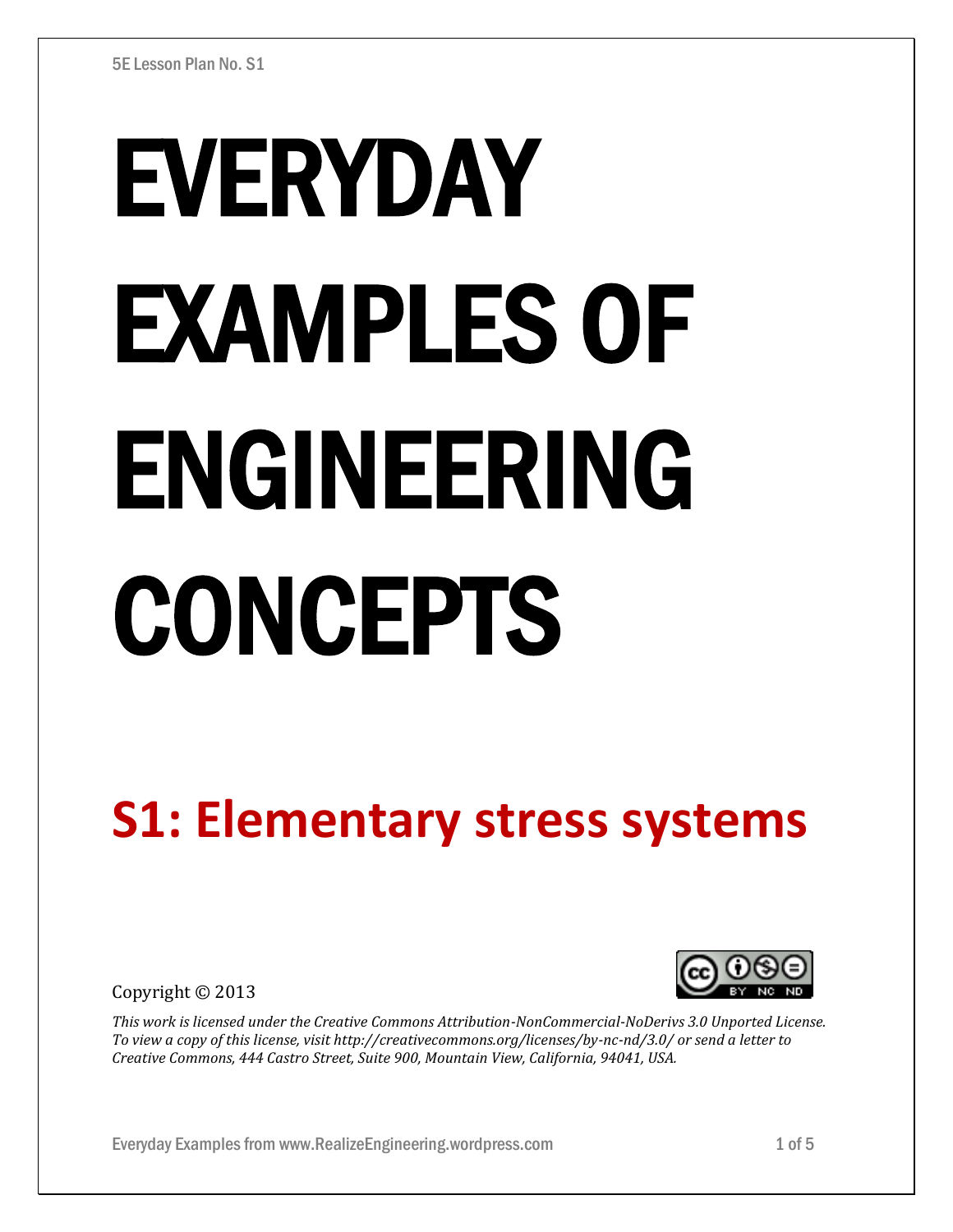*This is an extract from 'Real Life Examples in Mechanics of Solids: Lesson plans and solutions' edited by Eann A. Patterson, first published in 2006 (ISBN:978-0-615-20394-2) which can be obtained on-line at www.engineeringexamples.org and contains suggested exemplars within lesson plans for Sophomore Solids Courses. Prepared as part of the NSF-supported project (#0431756) entitled: "Enhancing Diversity in the Undergraduate Mechanical Engineering Population through Curriculum Change".* 

# **INTRODUCTION**

#### (from *'Real Life Examples in Mechanics of Solids: Lesson plans and solutions'*)

These notes are designed to enhance the teaching of a sophomore course in mechanics of solids, increase the accessibility of the principles and raise the appeal of the subject to students from a diverse background<sup>1</sup>. The notes have been prepared as skeletal lesson plans using the principle of the 5Es: Engage, Explore, Explain, Elaborate and Evaluate. These are not original and were developed by the Biological Sciences Curriculum Study<sup>2</sup> in the 1980s from work by Atkin and Karplus<sup>3</sup> in 1962. Today they are considered to form part of the constructivist learning theory and a number of websites provide easy to follow explanations of them<sup>4</sup>.

These notes are intended to be used by instructors and are written in a style that addresses the instructor, however this is not intended to exclude students who should find the notes and examples interesting, stimulating and hopefully illuminating, particularly when their instructor is not utilizing them. In the interest of brevity and clarity of presentation, standard derivations and definitions are not included since these are readily available in textbooks which these notes are not intended to replace but rather to supplement. Similarly, it is anticipated that these lessons plans can be used to generate lectures/lessons that supplement those covering the fundamentals of each topic.

#### **Acknowledgements**

Many of these examples have arisen through lively discussion in the consortium supported by the NSF grant (#0431756) on "Enhancing Diversity in the Undergraduate Mechanical Engineering Population through Curriculum Change" and the input of these colleagues is cheerfully acknowledged as is the support of NSF. The influence of the editor's mentors and peers at the University of Sheffield is substantial and is gratefully acknowledged since many of the ideas for these examples originate from tutorial questions developed and used in the Department of Mechanical Engineering in Sheffield over many years.

#### Eann A. Patterson

 $\overline{a}$ 

*A.A. Griffith Chair of Structural Materials and Mechanics School of Engineering, University of Liverpool, Liverpool, UK & Royal Society Wolfson Research Merit Award Recipient*

#### Everyday Examples from www.RealizeEngineering.wordpress.com 2 of 5

<sup>1</sup> Patterson, E.A., Campbell, P.B., Busch-Vishniac, I., Guillaume, D.W., 2011, The effect of context on student engagement in engineering, *European J. Engng Education*, 36(3):211-224.

<sup>&</sup>lt;sup>2</sup> http://www.bscs.org/library/BSCS\_5E\_Instructional\_Approach\_July\_06.pdf

<sup>3</sup> Atkin, J. M. and Karplus, R. (1962). Discovery of invention? *Science Teacher* 29(5): 45.

<sup>4</sup> e.g. http://www.science.org.au/primaryconnections/constructivist.htm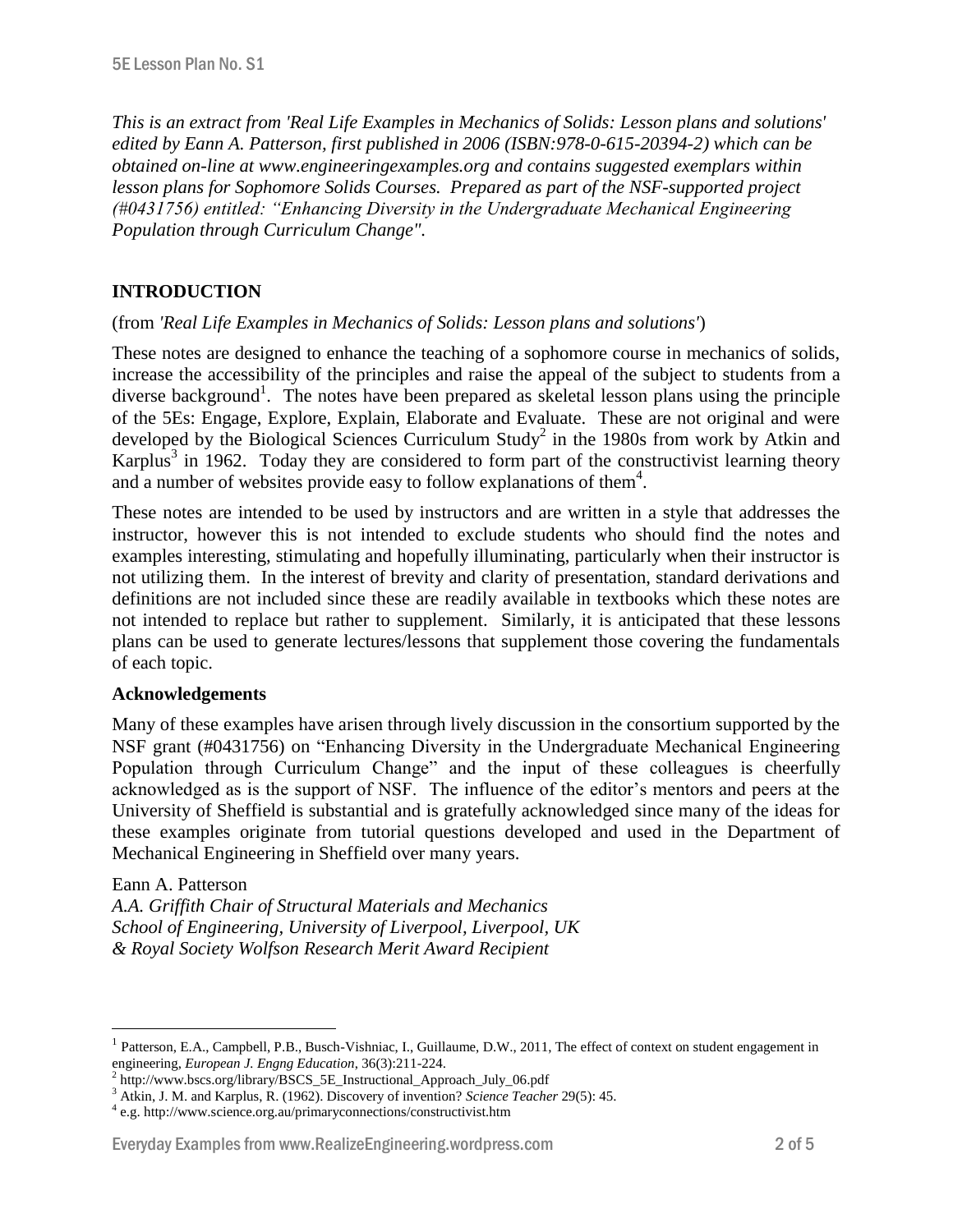# **ELEMENTARY STRESS SYSTEMS**

#### 1. Principle: **Stress and strain in uni-axial solid and hollow bars**

#### **Engage:**

Take your iPod into class and dangle it by the earphone cable. Cut open the cable on an old set of earphones to expose cable and insulation.

# **Explore:**

Pass around class lengths of copper wire and lengths of empty hollow insulation and invite students to stretch them. Discuss relative extensions and stiffness. Someone will probably snap one so talk about ultimate tensile stress. Be sure have to enough lengths that every student has at least one to play with while you are talking.

# **Explain:**

Work through the example below:

An iPod, with a mass of 30 grams is dangled from its earplug cable.

- a) Assuming that the copper wire of diameter 0.40mm inside the cable carries the entire load, evaluate the stress in the wire due to the weight of the iPod.
- b) If the wire in (a) is 1.50m long, by how much will it stretch?
- c) Assuming that the plastic insulation, which fits snugly over the wire and has an external diameter of 1mm, carries the entire load, evaluate the stress in the insulation due to the weight of iPoD.
- d) If the insulation is made from uPVC calculate the extension of the insulation in the circumstances described in (c).

#### Solution:

a) Stress, 
$$
\sigma = \frac{F}{A} = \frac{mg}{(\pi d^2/4)} = \frac{(30 \times 10^{-3})(9.81)}{\pi \times (0.40 \times 10^{-3})^2/4} = 2.34 \times 10^6 \text{N/m}^2
$$

where  $F$ , is force applied,  $A$  is cross-section area,  $m$  is mass,  $g$  is gravitational acceleration, and *d* is the diameter of the cross-section.

b) Extension, 
$$
\delta = \varepsilon L = \frac{\sigma L}{E} = \frac{FL}{AE} = \frac{mgL}{E\pi d^2/4} = \frac{(30 \times 10^{-3})(9.81)(1.50)}{(110 \times 10^9)(\pi)(0.40 \times 10^{-3})^2/4} = 31.9 \times 10^{-6} \text{m}
$$

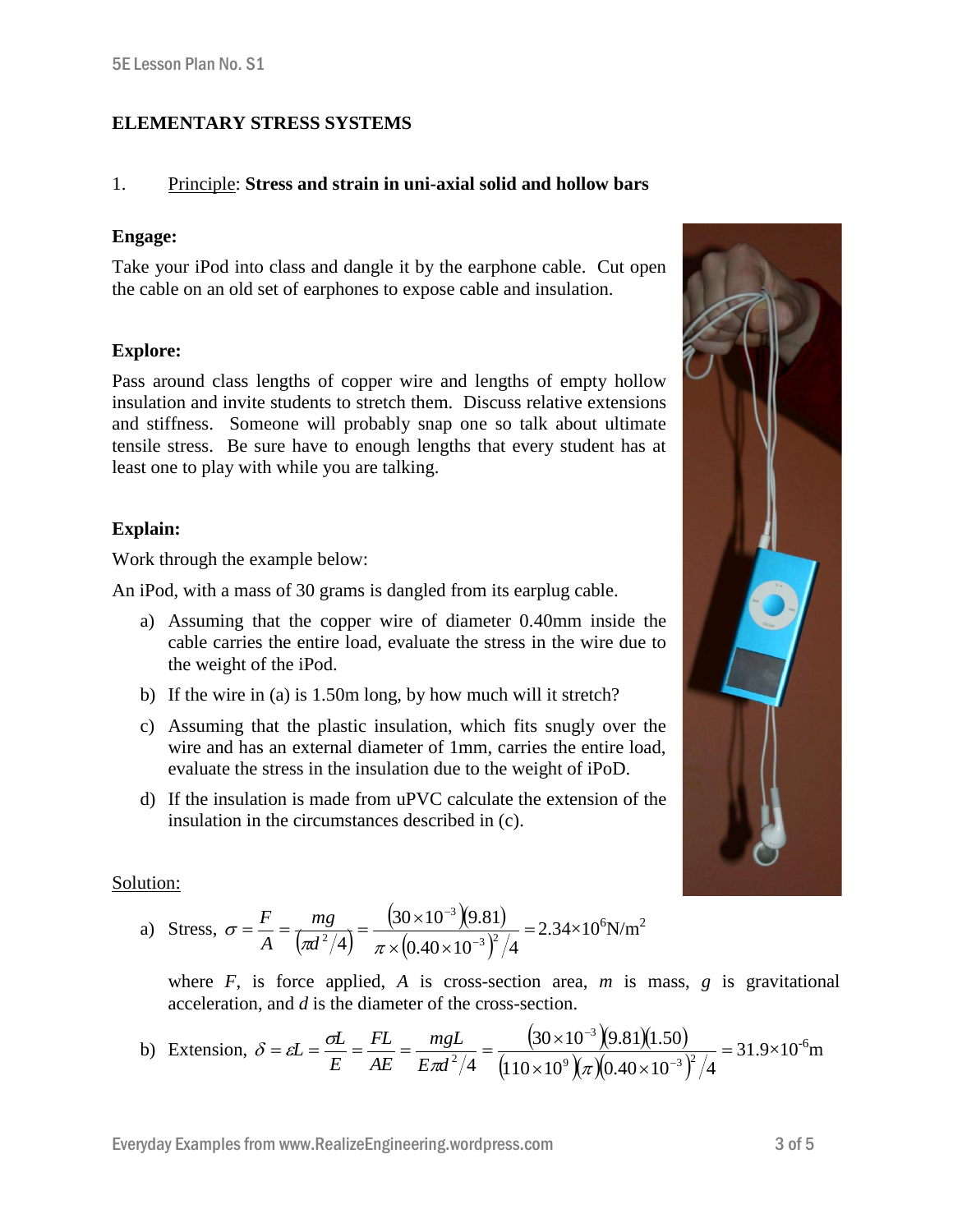where *L* is the length of the wire and *E* is the Young's modulus of copper obtained from a data book .

c) Stress, 
$$
\sigma = \frac{F}{A} = \frac{mg}{(\pi (d_o^2 - d_i^2)/4)} = \frac{(30 \times 10^{-3})(9.81)}{\pi (0.001^2 - 0.004^2)/4} = 0.29 \text{N/m}^2
$$

where  $d<sub>o</sub>$  and  $d<sub>i</sub>$  are the outer and inner diameters of the insulation.

d) Extension, 
$$
\delta = \frac{FL}{AE} = \frac{mgL}{E\pi (d_o^2 - d_i^2)/4} = \frac{(30 \times 10^{-3})(9.81)(1.5)}{(2 \times 10^9)(\pi)(1^2 - 0.4^2) \times 10^{-6}/4}
$$
  
= 3.35×10<sup>-4</sup>m

#### **Elaborate:**

In practice the load will be borne by the wire and insulation together, discuss how this will influence the extension of both of them. The copper and plastic are bound together and must extend by the same amount, i.e.  $\delta_{\text{wire}} = \delta_{\text{insulation}}$ . Consequently the wire will extend less and the insulation extend more; causing more tension in the insulation than calculated and less tension in the wire.

#### **Evaluate:**

Invite the students to undertake the following examples

#### *Example 1.1*

At the center of a suspension bridge, the 20mm diameter suspension cables supporting the deck are 30m long. Calculate the extension of the steel cables when a 44tonne truck passes along the deck if this load is shared between twelve cables on each side of the deck.

#### Solution:

Asked for extension due to truck and hence can ignore the loading due to the weight of the deck:

Change in extension, 
$$
\delta = \frac{FL}{nAE} = \frac{mgL}{nE\pi d^2/4} = \frac{(44 \times 10^3)(9.81)(30)}{24 \times (21 \times 10^{10})(\pi)(20 \times 10^{-3})^2/4} = 0.0082 \text{m}
$$

where *F* is the applied load, *L* the length of the cable, *n* number of cables carrying load, *A* is a cable cross-section area, *E* is the Young's modulus of steel from a databook, and *d* is the cable diameter.

#### *Example 1.2*

- a) Estimate the stress in your femur when standing still and upright with your weight distributed evenly on both feet.
- b) Repeat the exercise in (a) for an adult African elephant and for an adult mouse. Only rough estimates of the bone dimensions and mass are necessary.